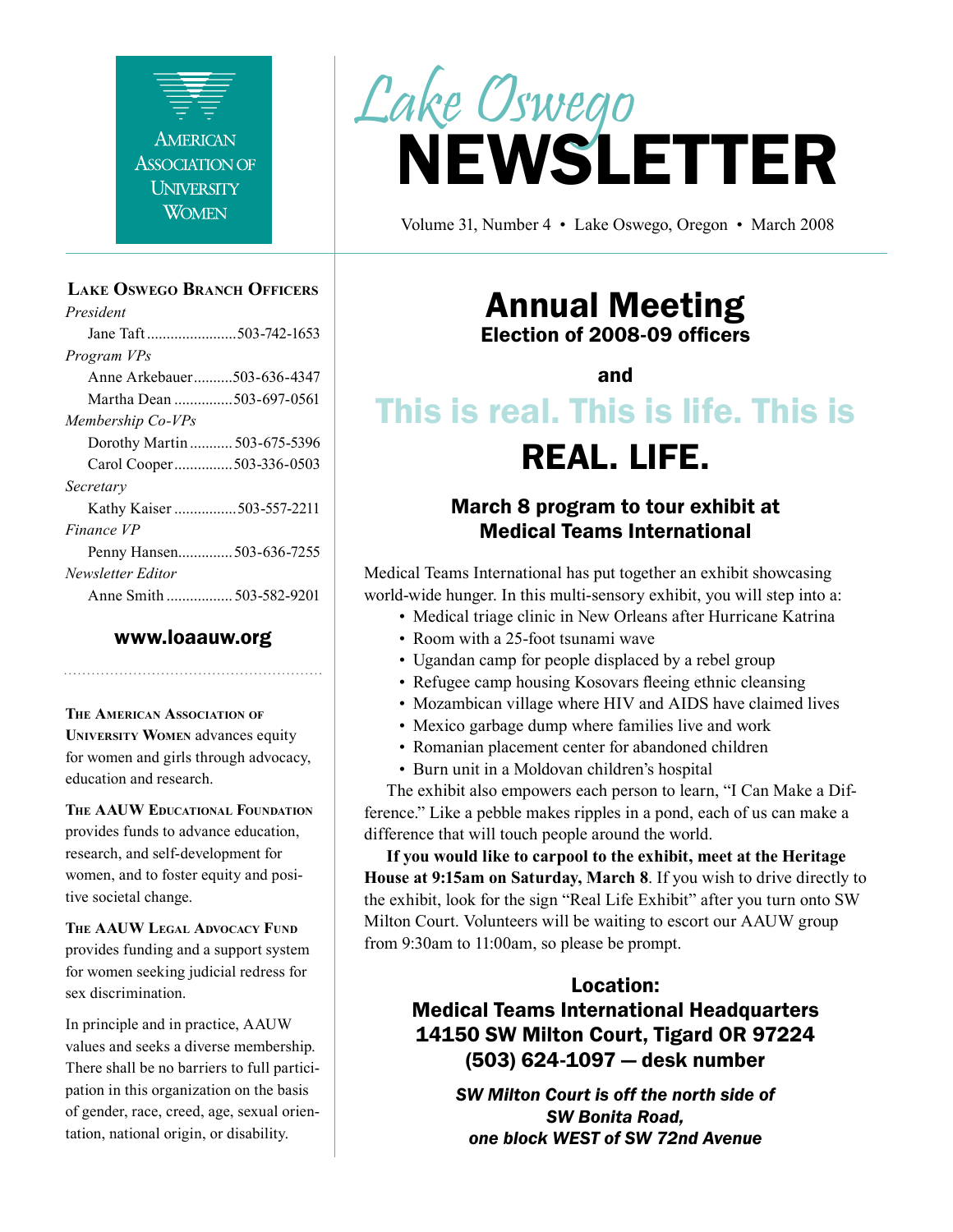# Jottings from Jane



For our long-range planning to be successful, we need input from all of you.

# Long-range planning to keep our Branch vibrant

Where do you see our branch in a few<br>
years? Should things continue as the<br>
are? Should we be making more of a<br>
effort to focus all our programs on the A AUW r years? Should things continue as they are? Should we be making more of an effort to focus all our programs on the AAUW mission? Should we be making AAUW more visible in the community? If so, what kind of activities would achieve this, and how much woman power do we have to implement them? Do we want to do more fundraising? Are the existing fund-raisers (the EF and LAF brunches, the Tea and Book Sale) events that we should continue, or are there other events that might be more fun or might make it possible for us to get contributions from individuals other than branch members?

What are new ways in which we can attract new members? Younger members? How can we make membership in AAUW, and specifically in our branch, attractive to a more diversified population? Should we continue to have monthly Saturday morning meetings, or is there another approach that we could try?

What about the way we run the branch? We are fortunate at this time to have a very strong board, but what plans should we be making against a time when nobody may be willing to take on a two-year commitment as an officer? How else could we approach keeping the branch functioning? Would you, our members, like the branch to put more emphasis

on specific short-term projects with clear goals and measurable results, rather than maintain the status quo?

These and other related questions will be tackled by the board in its summer planning session. Because we do not expect any turnover in elected officers this year, we can concentrate on exploring such options and doing some longer-range planning, rather than spending much of the day orienting new board members to their specific duties.

For our long-range planning to be successful, we need input from all of you. I urge you to spend a little time pondering the questions I've raised and to share your thoughts with me or with any of the board members.

### Nominations for 2008-09 Officer Positions

Our Annual Meeting on March 8 includes voting on several 2008-09 officer positions.

The nominating committee — Sue Kingzett and Robi Ingram-Rich — have put forward nominations of **Carol Cooper** and **Dorothy Martin** for co-Membership VPs and **Penny Hansen** for Finance VP.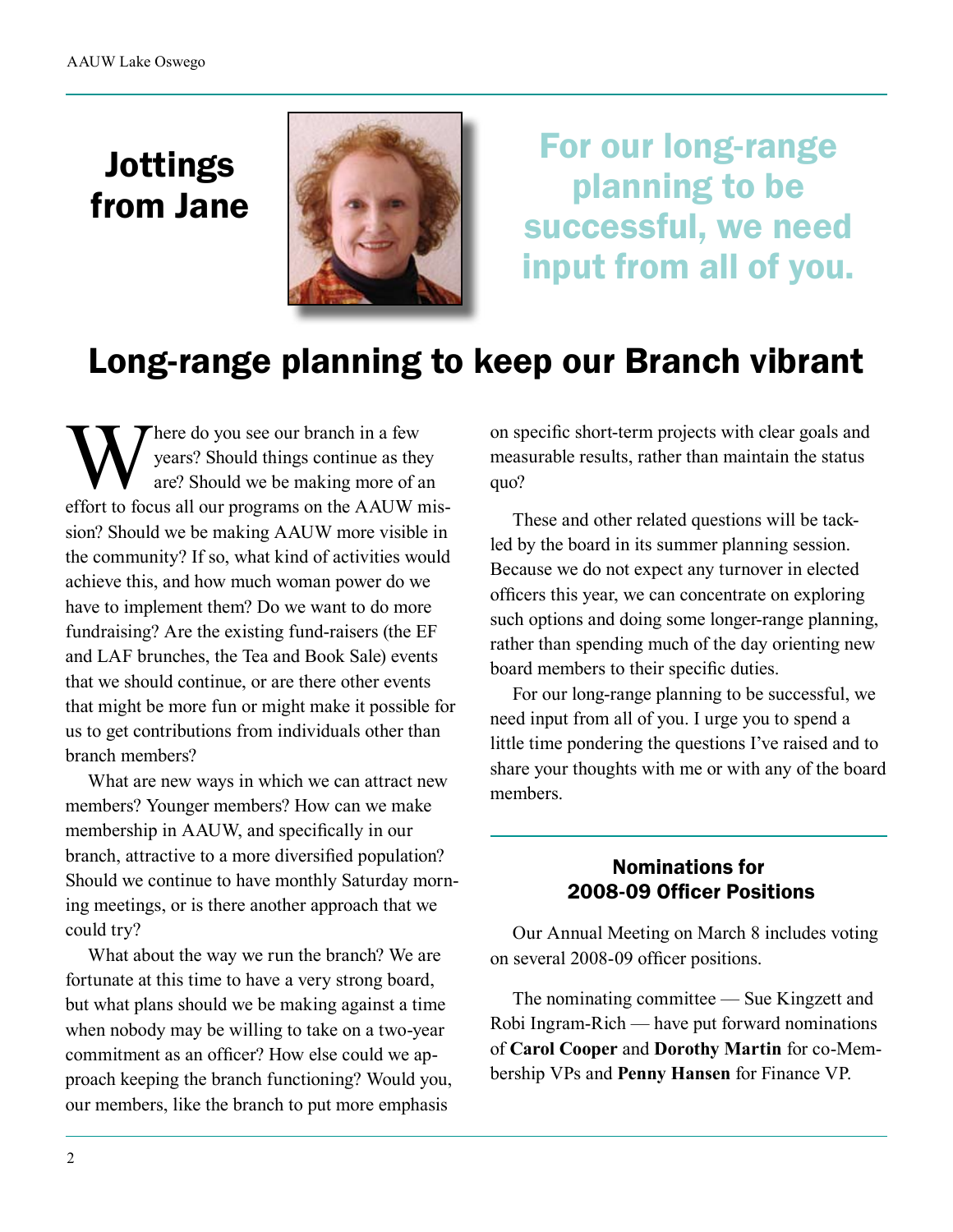# MEMBERSHIP **NEWS**

e are very happy to welcome **MARYLHURST UNIVERSITY** as our Higher Education member! Marylhurst, located in Lake Oswego, has been a longtime supporter of Education over the lifetime for women, as well as a proponent of educational equity for women and girls. We look forward to working with Marylhurst in a partnership that continues to promote those values.

Our representative from Marylhurst is **LYNN BROWN,** who is their Director of Career Services and Internship. Lynn's passion is assisting women in finding their personal power and their professional best. Lynn is a graduate of Willamette University where she earned a BS in Psychology, and Western Oregon Stage College where she received her MA in Interdisciplinary Studies with an emphasis in Education, Anthropology and Counseling. Upon graduation she received both a certificate to teach, and a license to practice as a counselor. She has been employed as a school counselor and a teacher at both the high school and college/university levels. She also owned and operated a counseling and vocational assessment firm in Portland for many years. Lynn is married and has three grown children: two sons and a daughter. Lynn grew up in Colorado Springs, Colorado but chose Portland as her home in 1979.

### **JACQUELYN GATEWOOD**

recently relocated to Lake Oswego from Lincoln City where she previously held membership in AAUW. Jacquelyn had been semi-retired in Lincoln City where she owned and operated a combination boutique and café. She now enjoys being more fully retired and exploring the many things to see and do in Lake Oswego. Prior to her move to the west coast (California and then Oregon), Jacquelyn retired after 30 years serving as an English teacher, and administrator in a prestigious private Boarding school in Michigan. She held a number of interesting positions there and then moved and held teaching and administrative positions at The Eliot-Pope School in Idyllwild, California. She also served as the Director of Development and Director of Advancement at St. Mary's Academy in Portland prior to her 'transition' to retirement in Lincoln City. She has three grown sons who are artistic, two of whom live here in the Portland area. Jacquelyn is also artistic and interested in weaving. She has enjoyed travel and has visited Egypt and Greece as well as having lived in Europe. She epitomizes the AAUW woman: always curious, always exploring new options, always excited about learning.

**GARLINN STORY** received her BA from Linfield College, and her JD from the McGeorge School of Law in Sacramento, California. She began her law school pursuit at Willamette University in Salem, Oregon. Garlinn is an Oregonian who has returned after living in many

parts of the US and also in Singapore. She has practiced family law in Sacramento, taught at a law school in Ohio, practiced insurance defense law in Louisiana, and finished up in Cincinnati where she ran a small, non-profit legal firm that focused on elder law. While living in Singapore, Garlinn served as the Director of Volunteer Placement for the American Association of Singapore, which provides volunteer placement and other opportunities for US expatriates living there. She continues to provide some contract work with the firm in Cincinnati. Garlinn and her husband, Mike, have two children, a son and a daughter who both live in the southeastern US, and whom they visit frequently. They are currently engaged in building a house in Lake Oswego. They returned to Oregon because they wanted the "community feeling" that Lake Oswego provides. Garlinn is also currently active in the Newcomers Welcome Club of Lake Oswego and West Linn.

Directory changes

Please notify Dorothy Martin of any corrections to the Directory.

#### *Changes*

**Jean Bennett** email is bnnttjn38@verizon.net **Janet Voss** email jljv@comcast.net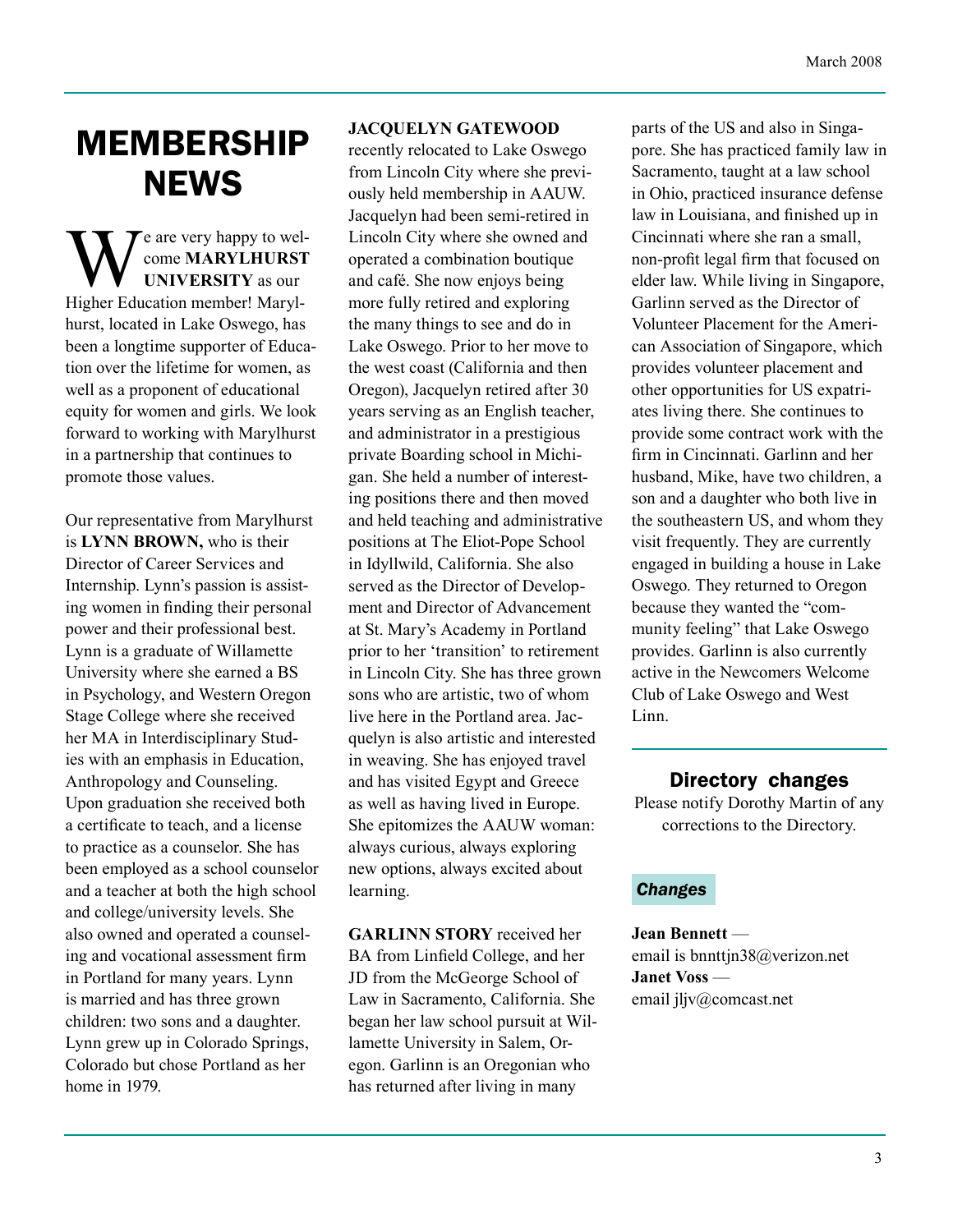# Expense Reimbursement

ello! As this is my first year as Financial Vice President, you can imagine the learning curve I am facing. As part of my duties, financial reports are presented each month at the board meetings. I have enjoyed working with and meeting many new women. We have many talented and helpful members and I have appreciated their guidance. In the process of paying bills, reimbursing you and receiving monies, several items have come to my attention. Therefore, I will take this opportunity to review some of the AAUW policies in our local chapter.

If you have incurred AAUW expenses that need to be reimbursed, please keep your receipts. These receipts MUST be submitted to me along with a filled-out copy of our **Reimbursement Request Form**. You can obtain a copy of the form from me directly, by email or general mail. If you need help in filling out the form, please call and I will do my best to solve the problem. Upon receipt of the documents, I will try to send or give you a check within two weeks.

Because our fiscal year is from July 1 through June 30, all requests for payment for the current year's expenses must be submitted by **June 30**. It helps if you can submit your request near the time that you incurred the expense. Remember: 1) include your receipt or receipts, 2) include the filled out Reimbursement Request Form. Please give or mail these two items to me. Many thanks!

*Penny Hansen, Financial VP*

# Educational Foundation News

*by Dorothy Martin*

Tave you read, or heard, that the United States has a shortage of scientists compared to those in other leading countries?

A recent AAUW action network mailing cited a National Academies report that stated that women repeatedly face biases in academia in the science fields, and these barriers to success discourage them from careers in these areas. It also cited a report from the Commission of Professionals in Science and Technology saying that women now comprise 25% of the labor force in the fields of science, technology, engineering and mathematics, commonly referred to as STEM. AAUW actively supports promoting and strengthening STEM education, especially for women and other under-represented populations in the scientific fields. Recently,

Rep. Eddie Bernice Johnson (D-TX) introduced the **Gender Bias Elimination Act** calling for better enforcement of existing anti-discrimination laws. The report from the Commission of Professionals in Science and Technology says, "If women and members of other traditionally underrepresented groups joined the STEM workforce in proportion to their representation in the overall labor force, the shortage of STEM professionals would disappear."

AAUW believes that this legislation will remove barriers to success and encourage more women and girls to choose education and careers in STEM fields. *You can be an active member in this matter by contacting your congressional representative asking for his/her support of H.R.3514, the Gender Bias Elimination Act.*

### Benona's Special Birthday

*by Dorothy Martin*

**On** February 28th, Benona<br>Dawson will celebrate her<br>who have not had the privilege to Dawson will celebrate her **100th birthday!** For those who have not had the privilege to know Benona, she is one amazing woman. She joined AAUW in 1950 and is now an Honorary Life Member. She was a Charter member of the Lake Oswego Branch. She has many fascinating stories about her life. Among them she likes to tell about working in the pear orchards in Southern Oregon along side Mexican pickers to earn money for college, and she is a proud graduate of the University of California at Berkeley. She also likes to tell about

teaching in a one room school on an Indian reservation in Northern California and later writing a story about the experience, which provided new information about the area for historians.

Today Benona happily reports that her mind is still sharp, her hearing and eyesight are excellent, but a stroke a few years ago weakened her legs. Benona welcomes visitors in the Marie Rose Care Center at Mary's Woods.

If you would like to send her a birthday card, I know she would be very pleased. Her address - 17360 Holy Names Drive #5, L.O. 97034.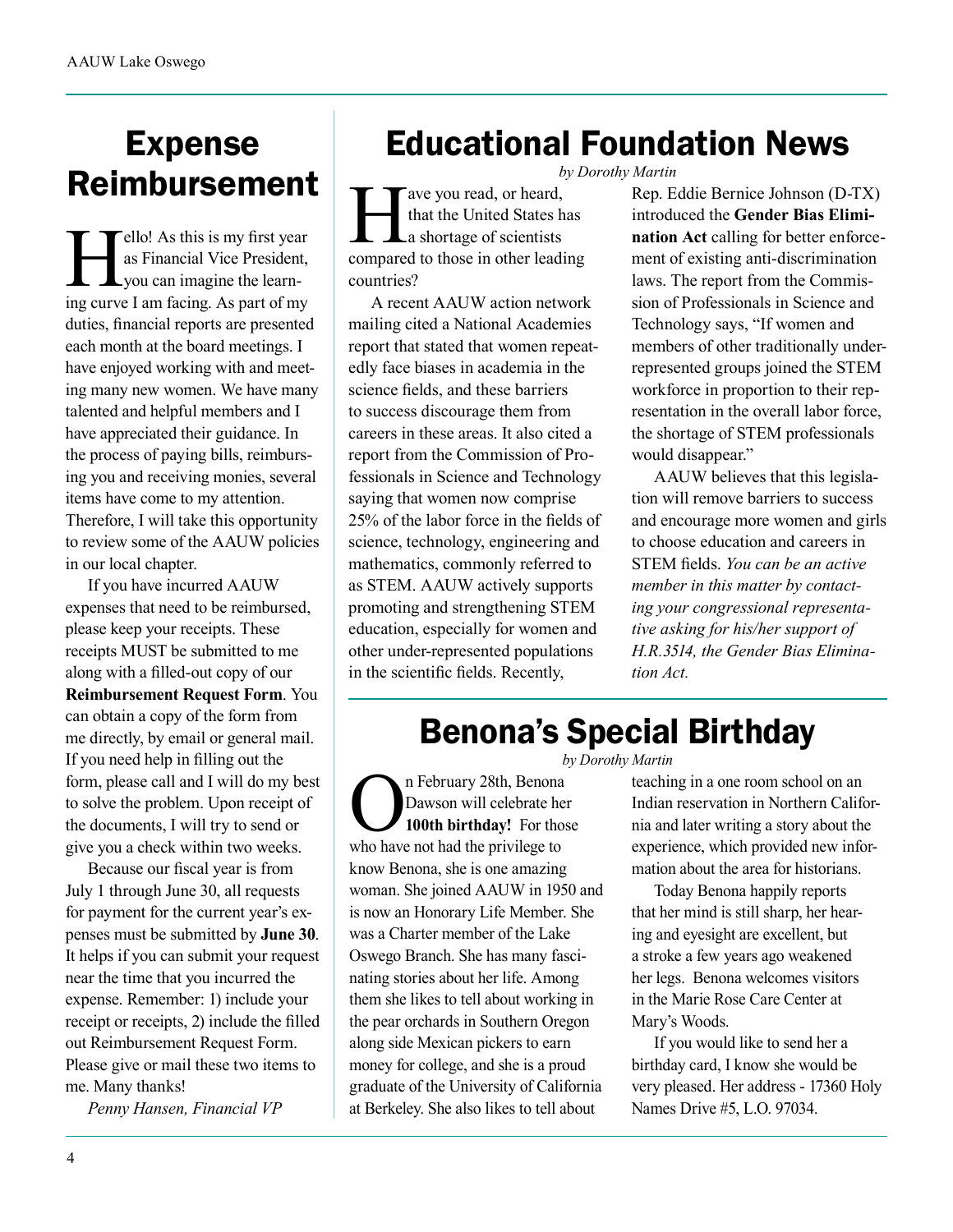# Interest Groups

### *Tuesday Morning Books*

*4th Tuesday at 9:45 a.m.* March 18, 2008, 9:45 a.m. NOTE DATE CHANGE Hostess: Dixie Kroupa Leader: Nancy White Book: *One Thousand White Women* by Jim Fergus

### *Interpretive Books*

*3rd Thursday at 9:30 a.m.* March 20, 2008, 9:30 a.m. Hostess: Sue Kingzett Leader: Mary Holderness Book: *Old School* by Tobias Wolfe

### *Thursday Evening Books*

*4th Thursday at 7:30 p.m.* March 27, 2008, 7:30 p.m. Hostess: Kathy Kaiser Intro: Susan Hornung Book: *The Whistling Season* by Ivan Doig

### *Friday Books*

*4th Friday at 10:00 a.m.* New members are most welcome to join this book group — Call Martha Dean at 503-697-0561 if you would like more information.

March 28, 2008, 10:00 a.m. Hostess: Irene Romero Presenter: Irene Romero and Barbara McDonald Book: *United States v George W Bush, et al.* by Elizabeth de la Vega

### *Movie Group*

*2nd Tuesday of each month.* Call Jo Ann Frost for more information: 503-624-0871 or ldfrost@spiritone.com

### *Portland Center Stage*

March 6, 2008 at 12 noon *A Feminine Ending* At the Gerding Theater (Studio Theater) at the Armory in the Pearl District (128 NW 11th Avenue, Portland, 503-445-3700). *Please call Laura Eyer for more information: 503-982-3522, eyerfamily@wbcable.net*

### *Laffalot Bridge*

*2nd and 4th Mondays at 1:00 p.m.* This casual two-table group needs substitutes. If you would like to be added to our list or would just like more information, please contact susanhornung@hotmail.com or telephone 503-635-4893.

### *Fourth Wednesday Bridge*

*4th Wednesday at 1:00 p.m.* Call Betty Hittle at 503-636-7034 for more information about this bridge group.

### *Eat Ethnic*

*3rd Tuesday at 6:30 p.m. (usually)* New members are always welcome to join this group, which dines at a variety of ethnic restaurants during the year. Members are welcome to bring spouses and friends. To be added to the email notification list or be called each month, contact Susan Hornung at susanhornung@hotmail. com or call 503-635-4893.

### *Exploring the Northwest*

For more information on this group, contact Susan Kingzett, 503-656-5970 or sezett@msn.com, or Shirley Ward, 503-636-4437 or wardsp@comcast.net.



### Getting ready for the April Book Sale

The need your books for the April book sale. Hardbacks, trade, and beach paperbacks are all welcome. I'm sure many of you have enjoyed some of the books that your book group read this year. Now you can share them with others while we raise money for EF, LAF, and our local scholarship.

Please contact Susan Hornung by email or telephone so we can arrange for your donations: (503) 635-4893 or susanhornung@hotmail.com.

NEXT BOARD MEETING

TUESDAY, MARCH 25 7:15 P.M.

MARYLHURST LIBRARY